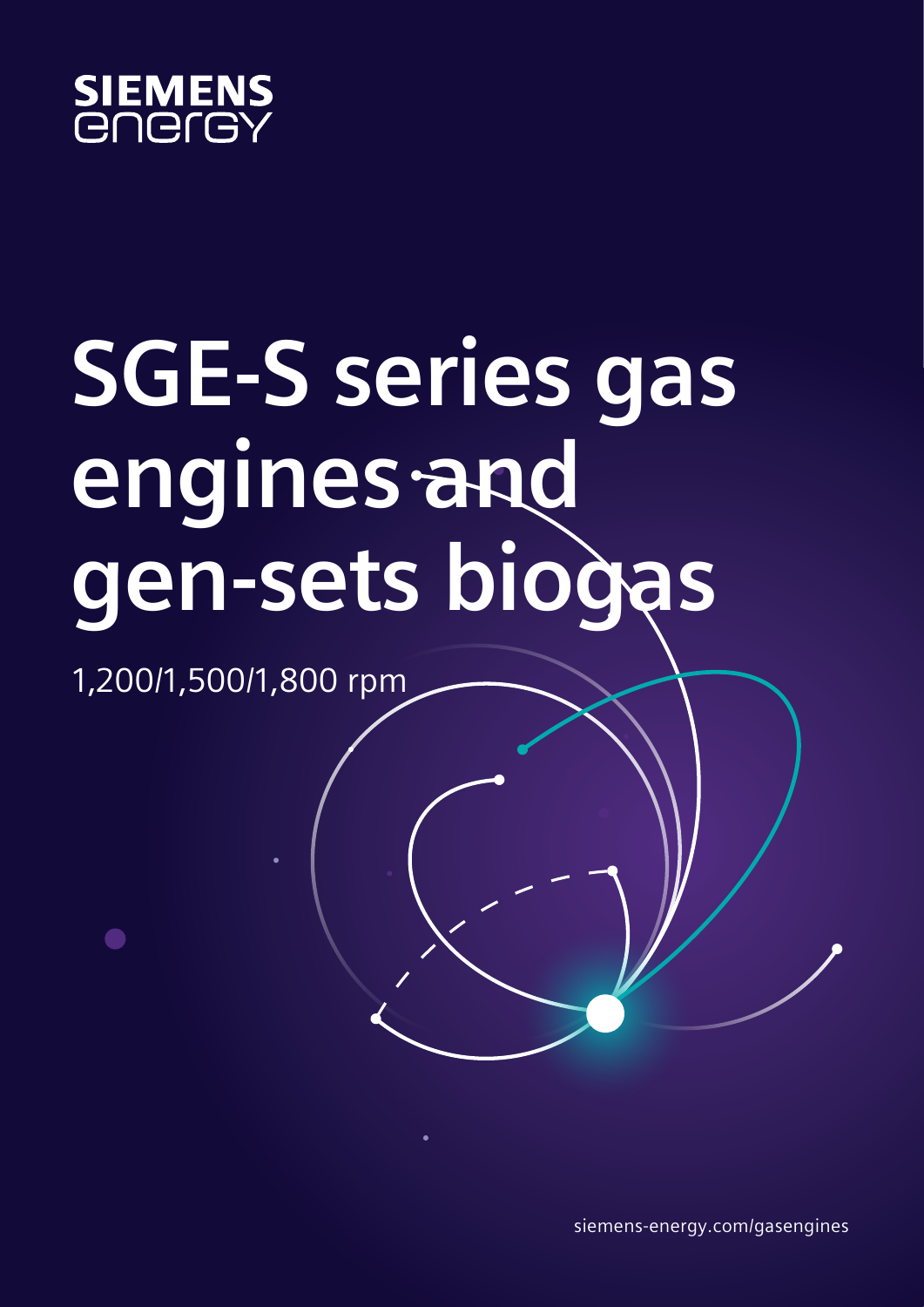### **SGE-18SL & SGE-24SL**

| Engine Parameters <sup>2)</sup>                   | <b>English Units</b> | <b>Metric Units</b> |         |          |         | SGE-18SL  |         |          |         |           |         | SGE-24SL  |         |          |
|---------------------------------------------------|----------------------|---------------------|---------|----------|---------|-----------|---------|----------|---------|-----------|---------|-----------|---------|----------|
| Speed                                             | rpm                  |                     |         | 1,200    |         | 1,500     |         | 1,800    |         | 1,200     |         | 1,500     | 1,800   |          |
| Engine power <sup>2)</sup>                        | bhp                  | kWb                 | 338     | (252)    | 422     | (315)     | 469     | (350)    | 449     | (335)     | 562     | (419)     | 607     | (453)    |
| Cylinder arrangement                              |                      |                     |         |          |         | in Line 6 |         |          |         |           |         | in Line 8 |         |          |
| Mean effective pressure                           | psi                  | bar                 | 203     | (14.0)   | 203     | (14.0)    | 188     | (13.0)   | 203     | (14.0)    | 203     | (14.0)    | 183     | (12.6)   |
| Bore                                              | inch                 | mm                  | 5.98    | (152)    | 5.98    | (152)     | 5.98    | (152)    | 5.98    | (152)     | 5.98    | (152)     | 5.98    | (152)    |
| Stroke                                            | inch                 | mm                  | 6.50    | (165)    | 6.50    | (165)     | 6.50    | (165)    | 6.50    | (165)     | 6.50    | (165)     | 6.50    | (165)    |
| Displacement                                      | cu.in                | Litres              | 1,095   | (18.0)   | 1,095   | (18.0)    | 1,095   | (18.0)   | 1,460   | (24.0)    | 1,460   | (24.0)    | 1,460   | (24.0)   |
| Mean piston speed                                 | in/s                 | m/s                 | 260     | (6.6)    | 325     | (8.3)     | 390     | (9.9)    | 260     | (6.6)     | 325     | (8.3)     | 390     | (9.9)    |
| Compression ratio                                 |                      |                     |         |          |         | 11.6:1    |         |          |         |           |         | 11.6:1    |         |          |
| Combustion air mass flow                          | lbs/hr               | kg/h                | 2,800   | (1,270)  | 3,351   | (1,520)   | 3,858   | (1,750)  | 3,549   | (1,610)   | 4,409   | (2,000)   | 4,960   | (2,250)  |
| Packaged ventilation air flow <sup>2)</sup>       | scfm                 | $m^3/h$             | 10,383  | (17,640) | 12,978  | (22,050)  | 14,420  | (24,500) | 1,380.2 | (23, 450) | 17,263  | (29, 330) | 18,664  | (31,710) |
| Engine coolant capacity (main/aux.) <sup>3)</sup> | gal.                 | Litres              | 19/7    | (70/25)  | 19/7    | (70/25)   | 19/7    | (70/25)  | 24/7    | (90/25)   | 24/7    | (90/25)   | 24/7    | (90/25)  |
| Lube oil capacity <sup>3)</sup>                   | gal.                 | Litres              | 23      | (86)     | 23      | (86)      | 23      | (86)     | 31      | (116)     | 31      | (116)     | 31      | (116)    |
| Lube oil consumption <sup>4)</sup>                | lbs/bhp.hr           | g/kWh               | 0.00058 | (0.35)   | 0.00058 | (0.35)    | 0.00058 | (0.35)   | 0.00058 | (0.35)    | 0.00058 | (0.35)    | 0.00058 | (0.35)   |

1) Reference gas (CH4 62,5%, CO2: 36 AND N2: 1,5%) for other biogas qualities consult Siemens Energy Engines

2) Engine performance data acc. to ISO 3046/1

3) Assumes intake air flow at delta  $T = 5^{\circ}$ C including combustion air

4) Not Including pipes and heat exchangers

5) Mean lube oil consumption between maintenance steps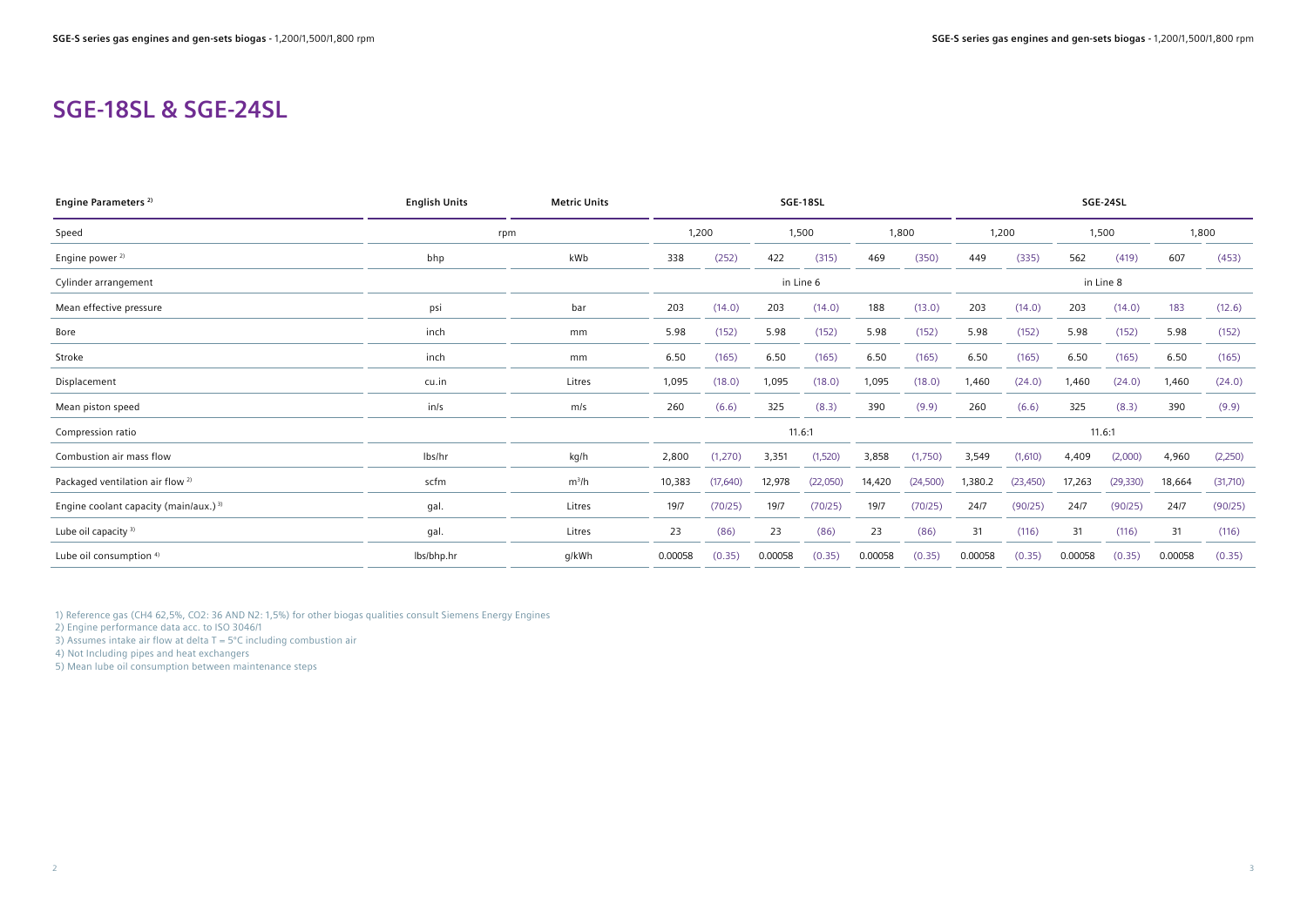### **SGE-18SL & SGE-24SL**

| <b>Energy Balance</b>                 | <b>English Units</b> | <b>Metric Units</b> | SGE-18SL |       |         |       |         |       |         |       |         | SGE-24SL |         |         |
|---------------------------------------|----------------------|---------------------|----------|-------|---------|-------|---------|-------|---------|-------|---------|----------|---------|---------|
| Generator efficiency <sup>5) 6)</sup> | $\%$                 | $\frac{0}{0}$       | 95.5     |       |         | 96.5  | 96.1    |       | 95.9    |       |         | 96.6     | 96.1    |         |
| Electrical power <sup>5) 6)</sup>     | Btu x 1,000/hr       | kW                  | 241      |       |         | 304   | 336     |       | 321     |       |         | 405      | 435     |         |
| Jacket (HT) water heat                | Btu x 1,000/hr       | kW                  | 607.8    | (178) | 754.6   | (221) | 816.0   | (239) | 959.5   | (281) | 1,038.0 | (304)    | 1,188.2 | (348)   |
| Intercooler (LT) water heat           | Btu x 1,000/hr       | kW                  | 150.2    | (44)  | 143.4   | (42)  | 239.0   | (70)  | 174.1   | (51)  | 211.7   | (62)     | 269.7   | (79)    |
| Exhaust heat - cooled to 120°C        | Btu x 1,000/hr       | kW                  | 341.4    | (100) | 460.9   | (135) | 583.9   | (171) | 525.8   | (154) | 614.6   | (180)    | 805.8   | (236)   |
| Engine radiation heat                 | Btu x 1,000/hr       | kW                  | 37.6     | (11)  | 58.0    | (17)  | 54.6    | (16)  | 58.0    | (17)  | 78.5    | (23)     | 68.3    | (20)    |
| Generator radiation heat              | Btu x 1,000/hr       | kW                  | 38.7     | (11)  | 37.6    | (11)  | 46.6    | (14)  | 46.9    | (14)  | 48.6    | (14)     | 60.3    | (18)    |
| Fuel consumption <sup>7)</sup>        | Btu x 1,000/hr       | kW                  | 2,140.8  | (627) | 2,663.2 | (780) | 3,086.6 | (904) | 3,045.7 | (892) | 3,602.2 | (1,055)  | 4,134.9 | (1,211) |
| Mechanical efficiency                 | $\%$                 |                     | 40.2     |       |         | 40.4  | 38.7    |       |         | 37.6  | 39.7    |          | 37.4    |         |
| Electrical efficiency                 | $\%$                 |                     | 38.4     |       |         | 39.0  | 37.2    |       | 36.0    |       |         | 38.4     | 35.9    |         |
| Thermal efficiency                    | $\%$                 |                     | 51.4     |       |         | 51.0  | 53.1    |       |         | 54.5  |         | 51.8     | 54.7    |         |
| Total efficiency                      | $\%$                 |                     | 89.7     |       |         | 90.0  | 90.3    |       | 90.5    |       | 90.1    |          | 90.7    |         |

5) At 60 Hz,  $U = 0.48$  kV, power factor  $= 1$ 6) At 50 Hz,  $U = 0.4$  kV, power factor = 1 7) With a tolerance of  $+ 5 \%$ 

Data is for continuous rating, at sea level, and at an ambient temperature of 77F (25ºC) Data for special gas and dual gas operation on request. The values given in this data sheet are for information purposes only and not binding.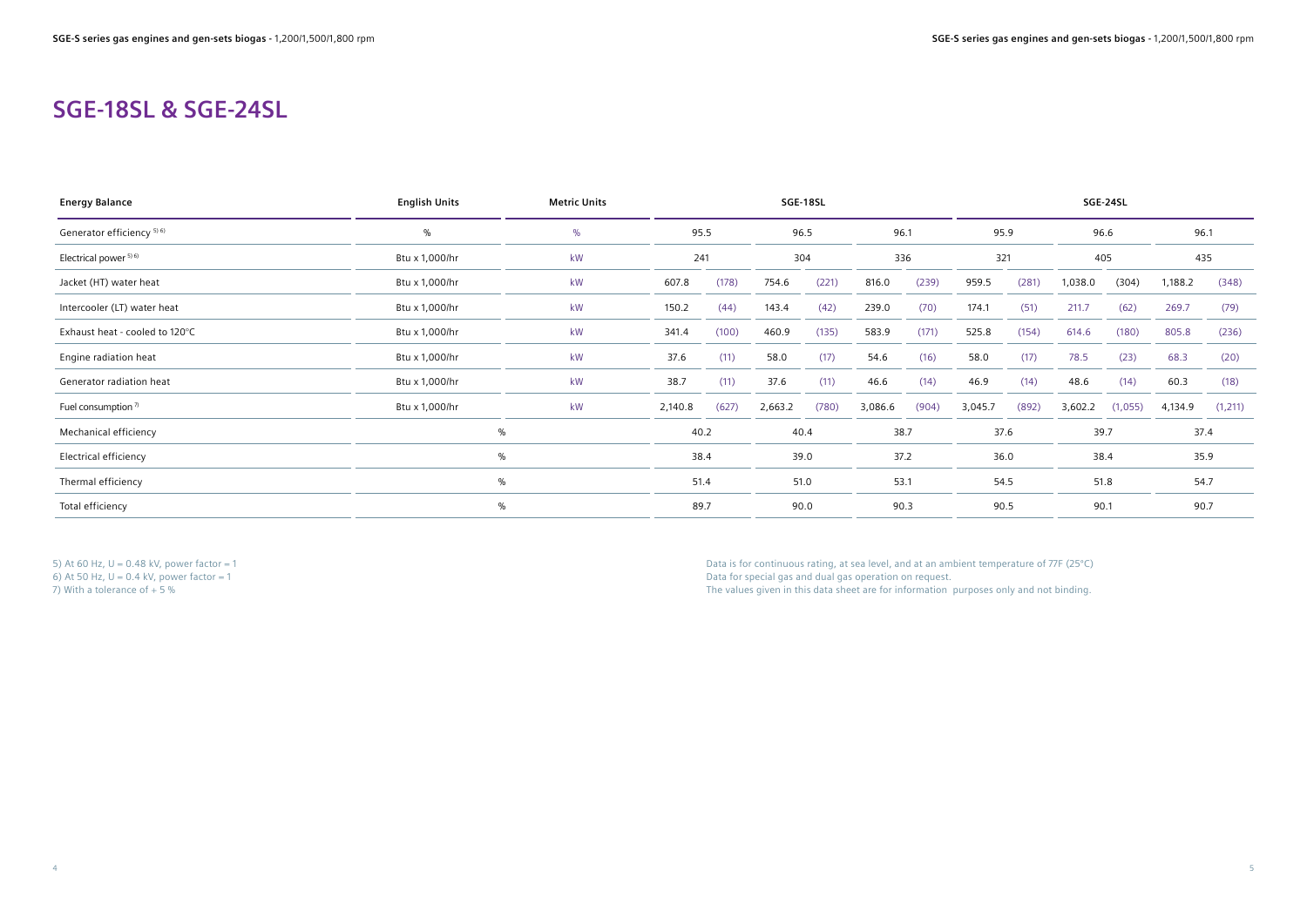| <b>System Parameters</b>                      | <b>English Units</b> | <b>Metric Units</b> | SGE-18SL                |         |         |         |         |         |         |         |         | SGE-24SL                |         |         |
|-----------------------------------------------|----------------------|---------------------|-------------------------|---------|---------|---------|---------|---------|---------|---------|---------|-------------------------|---------|---------|
| Jacket (HT) water temperature max.            | $^{\circ}$ F         | $^{\circ}$ C        | 194                     | (90)    | 194     | (90)    | 194     | (90)    | 194     | (90)    | 194     | (90)                    | 194     | (90)    |
| Jacket (HT) water flow rate min/max.          | gpm                  | m3/hr               | 110/264                 | (25/60) | 136/264 | (31/60) | 145/264 | (33/60) | 172/264 | (39/60) | 185/264 | (42/60)                 | 211/264 | (48/60) |
| Intercooler stages                            |                      |                     |                         |         |         | Single  |         |         |         |         |         | Single                  |         |         |
| Intercooler (LT) coolant temperature max.     |                      | $^{\circ}$ C        | 131                     | (55)    | 131     | (55)    | 131     | (55)    | 131     | (55)    | 131     | (55)                    | 131     | (55)    |
| Intercooler (LT) coolant flow rate min./max.  | gpm                  | m3/hr               | 66/132                  | 15/30   | 88/132  | 20/30   | 110/132 | 25/30   | 66/132  | 15/30   | 88/132  | 20/30                   | 110/132 | 25/30   |
| Exhaust manifold type                         |                      |                     | Wet                     |         |         |         |         |         |         |         |         | Wet                     |         |         |
| Exhaust temperature                           | $\circ$              | $^{\circ}$ C        | 655                     | (346)   | 705     | (374)   | 750     | (399)   | 738     | (392)   | 711     | (377)                   | 784     | (418)   |
| Exhaust mass flow wet                         | Ibs/hr               | kg/h                | 3,064                   | (1,390) | 3,660   | (1,660) | 4,233   | (1,920) | 3,902   | (1,770) | 4,828   | (2, 190)                | 5,467   | (2,480) |
| Exhaust back-pressure max.                    | psi                  | mbar                | 0.65                    | (45)    | 0.65    | (45)    | 0.65    | (45)    | 0.65    | (45)    | 0.65    | (45)                    | 0.65    | (45)    |
| Maximum pressure loss in front of air cleaner | psi                  | mbar                | 0.073                   | (5)     | 0.073   | (5)     | 0.073   | (5)     | 0.073   | (5)     | 0.073   | (5)                     | 0.073   | (5)     |
| EFuel pressure range                          | psi                  | mbar                | $0.73 - 3.48(50 - 240)$ |         |         |         |         |         |         |         |         | $0.73 - 3.48(50 - 240)$ |         |         |
| Starter battery 2x12 V, capacity required     | Ampere-hour          |                     | 280                     |         |         |         |         |         |         |         |         | 280                     |         |         |

| Emissions <sup>8)</sup> | English Units Metric Units |       | SGE-18SL |          |       | SGE-24HM |          |
|-------------------------|----------------------------|-------|----------|----------|-------|----------|----------|
| <b>NO<sub>x</sub></b>   | g/bhp.hr                   |       | < 1.1    | $\leq$ 1 |       | < 1.1    | $\leq$ 1 |
| CO                      | g/bhp.hr                   | < 1.8 | < 1.8    | <1.8     | < 1.8 | < 1.8    | < 1.8    |
| THC (in C1base)         | g/bhp.hr                   | < 3.5 | < 3.5    | $<$ 3.5  | < 3.5 | < 3.5    | $<$ 3.5  |
| NMHC (in C1 base)       | g/bhp.hr                   | < 0.7 | < 0.7    | < 0.7    | < 0.7 | < 0.7    | < 0.7    |

# **SGE-18SL & SGE-24SL**

8) Lower emission engines are available; contact a sales representative for performance data

- Engine performance data acc. to ISO 3046/1

- The values given in this data sheet are for information purposes only and not binding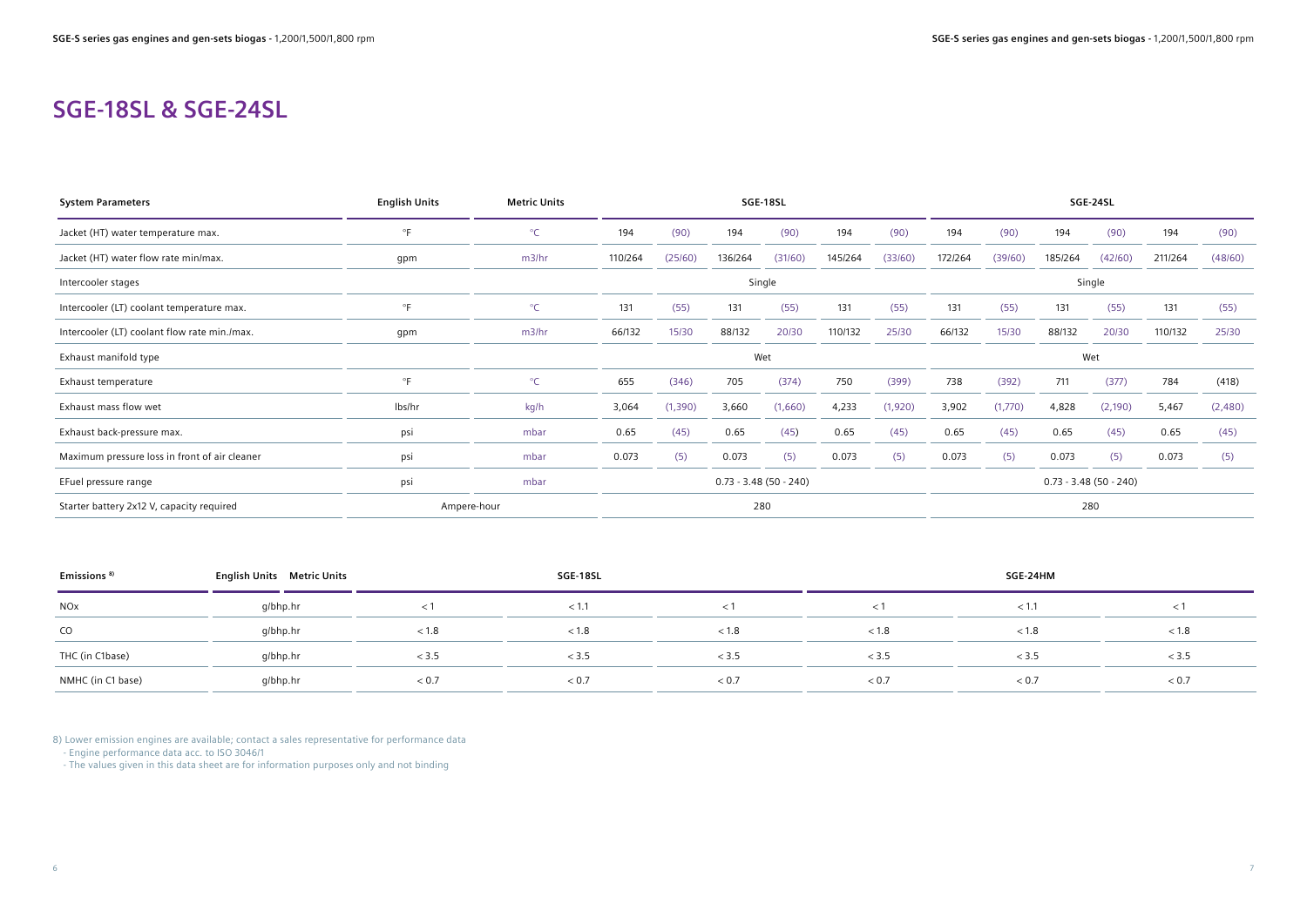## **SGE-36SL & SGE-48SL**

| Engine Parameters <sup>2)</sup>                   | <b>English Units</b> | <b>Metric Units</b> | SGE-36SL |          |         |          |         |          |         |          |         | SGE-48SL |         |           |
|---------------------------------------------------|----------------------|---------------------|----------|----------|---------|----------|---------|----------|---------|----------|---------|----------|---------|-----------|
| Speed                                             | rpm                  |                     |          | 1,200    |         | 1,500    |         | 1,800    |         | 1,200    |         | 1,500    |         | 1,800     |
| Engine power <sup>2)</sup>                        | bhp                  | kWb                 | 675      | (503)    | 845     | (630)    | 939     | (700)    | 898     | (670)    | 1,124   | (838)    | 1,215   | (906)     |
| Cylinder arrangement                              |                      |                     |          |          |         | V12      |         |          |         |          |         | V16      |         |           |
| Mean effective pressure                           | psi                  | bar                 | 203      | (14.0)   | 203     | (14.0)   | 188     | (13.0)   | 203     | (14.0)   | 203     | (14.0)   | 183     | (12.6)    |
| Bore                                              | inch                 | mm                  | 5.98     | (152)    | 5.98    | (152)    | 5.98    | (152)    | 5.98    | (152)    | 5.98    | (152)    | 5.98    | (152)     |
| Stroke                                            | inch                 | mm                  | 6.50     | (165)    | 6.50    | (165)    | 6.50    | (165)    | 6.50    | (165)    | 6.50    | (165)    | 6.50    | (165)     |
| Displacement                                      | cu.in                | Litres              | 2,191    | (35.9)   | 2,191   | (35.9)   | 2,191   | (35.9)   | 2,921   | (47.9)   | 2,921   | (47.9)   | 2,921   | (47.9)    |
| Mean piston speed                                 | in/s                 | m/s                 | 260      | (6.6)    | 325     | (8.3)    | 390     | (9.9)    | 260     | (6.6)    | 325     | (8.3)    | 390     | (9.9)     |
| Compression ratio                                 |                      |                     |          |          |         | 11.6:1   |         |          |         |          |         | 11.6:1   |         |           |
| Combustion air mass flow                          | lbs/hr               | kg/h                | 5,401    | (2,450)  | 6,745   | (3,060)  | 7,584   | (3,440)  | 7,319   | (3,320)  | 8,841   | (4,010)  | 9,480   | (4,300)   |
| Packaged ventilation air flow <sup>2)</sup>       | scfm                 | $m^3/h$             | 20,724   | (35,210) | 25,956  | (44,100) | 28,840  | (49,000) | 27,604  | (46,900) | 34,526  | (58,660) | 37,328  | (63, 420) |
| Engine coolant capacity (main/aux.) <sup>3)</sup> | gal.                 | Litres              | 48/11    | (180/40) | 48/11   | (180/40) | 48/11   | (200/50) | 53/13   | (200/50) | 53/13   | (200/50) | 53/13   | (200/50)  |
| Lube oil capacity <sup>3)</sup>                   | gal.                 | Litres              | 46       | (174)    | 46      | (174)    | 46      | (174)    | 62      | (233)    | 62      | (195)    | 62      | (233)     |
| Lube oil consumption <sup>4)</sup>                | lbs/bhp.hr           | g/kWh               | 0.00058  | (0.35)   | 0.00058 | (0.35)   | 0.00058 | (0.35)   | 0.00058 | (0.35)   | 0.00058 | (0.35)   | 0.00058 | (0.35)    |

1) Reference gas (CH4 62,5%, CO2: 36 AND N2: 1,5%) for other biogas qualities consult Siemens Energy Engines

2) Engine performance data acc. to ISO 3046/1

3) Assumes intake air flow at delta  $T = 5^{\circ}$ C including combustion air

4) Not Including pipes and heat exchangers

5) Mean lube oil consumption between maintenance steps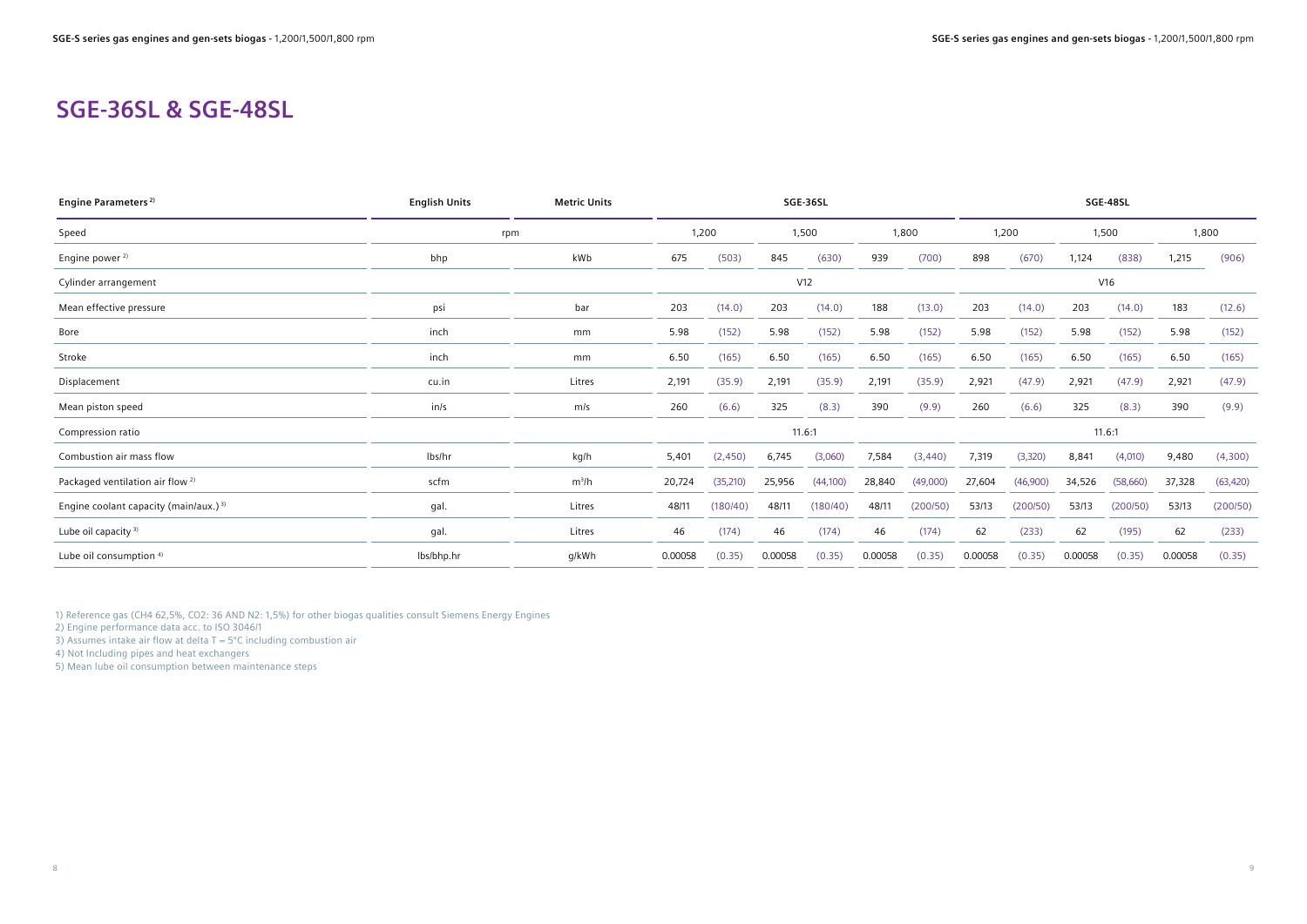# **SGE-36SL & SGE-48SL**

| <b>English Units</b> | <b>Metric Units</b><br>SGE-36SL |                              |         |                                     |          |                                             |         |                                             |         |                                   |         |                                                        |         |
|----------------------|---------------------------------|------------------------------|---------|-------------------------------------|----------|---------------------------------------------|---------|---------------------------------------------|---------|-----------------------------------|---------|--------------------------------------------------------|---------|
| $\%$                 | $\%$                            | 96.3                         |         |                                     |          |                                             |         |                                             |         |                                   |         | 96.3                                                   |         |
| Btu x 1,000/hr       | kW                              |                              |         |                                     |          |                                             |         |                                             |         |                                   |         | 873                                                    |         |
| Btu x 1,000/hr       | kW                              | 1,498.9                      | (439)   | 1,741.4                             | (510)    | 1,956.5                                     | (573)   | 2,161.3                                     | (633)   | 2,332.0                           | (683)   | 2,765.7                                                | (810)   |
| Btu x 1,000/hr       | kW                              | 99                           | (29)    | 102.4                               | (30)     | 143.4                                       | (42)    | 119.5                                       | (35)    | 170.7                             | (50)    | 187.8                                                  | (55)    |
| Btu x 1,000/hr       | kW                              | 665.8                        | (195)   | 921.9                               | (270)    | 1,160.9                                     | (340)   | 1,072.1                                     | (314)   | 1,242.8                           | (364)   | 1,638.9                                                | (480)   |
| Btu x 1,000/hr       | kW                              | 61.5                         | (18)    | 102.4                               | (30)     | 102.4                                       | (30)    | 75.1                                        | (22)    | 112.7                             | (33)    | 112.7                                                  | (33)    |
| Btu x 1,000/hr       | kW                              | 62.3                         | (18)    | 66.7                                | (21)     | 78.9                                        | (30)    | 77.8                                        | (23)    | 85.8                              | (25)    | 112.9                                                  | (33)    |
| Btu x 1,000/hr       | kW                              | 4,322.7                      | (1,266) | 5,364.1                             | (1, 571) | 6,142.5                                     | (1,799) | 6,074.3                                     | (1,785) | 7,1778                            | (2,102) | 8,299.2                                                | (2,428) |
|                      |                                 |                              |         |                                     |          |                                             |         |                                             |         |                                   |         | 37.3                                                   |         |
|                      |                                 |                              |         |                                     |          |                                             |         |                                             |         |                                   |         | 36.0                                                   |         |
|                      |                                 |                              |         |                                     |          |                                             |         |                                             |         |                                   |         | 55.4                                                   |         |
|                      |                                 |                              |         |                                     |          |                                             |         |                                             |         |                                   |         | 91.3                                                   |         |
|                      |                                 | $\%$<br>$\%$<br>$\%$<br>$\%$ |         | 485<br>39.7<br>38.7<br>52.4<br>90.7 |          | 96.2<br>610<br>40.1<br>38.9<br>51.6<br>90.4 |         | 96.7<br>677<br>38.9<br>37.6<br>53.1<br>90.7 |         | 96.6<br>647<br>37.5<br>36.3<br>55 |         | SGE-48SL<br>97<br>813<br>39.9<br>38.7<br>52.2<br>900.9 |         |

5) At 60 Hz,  $U = 0.48$  kV, power factor = 1 6) At 50 Hz,  $U = 0.4$  kV, power factor = 1 7) With a tolerance of  $+5%$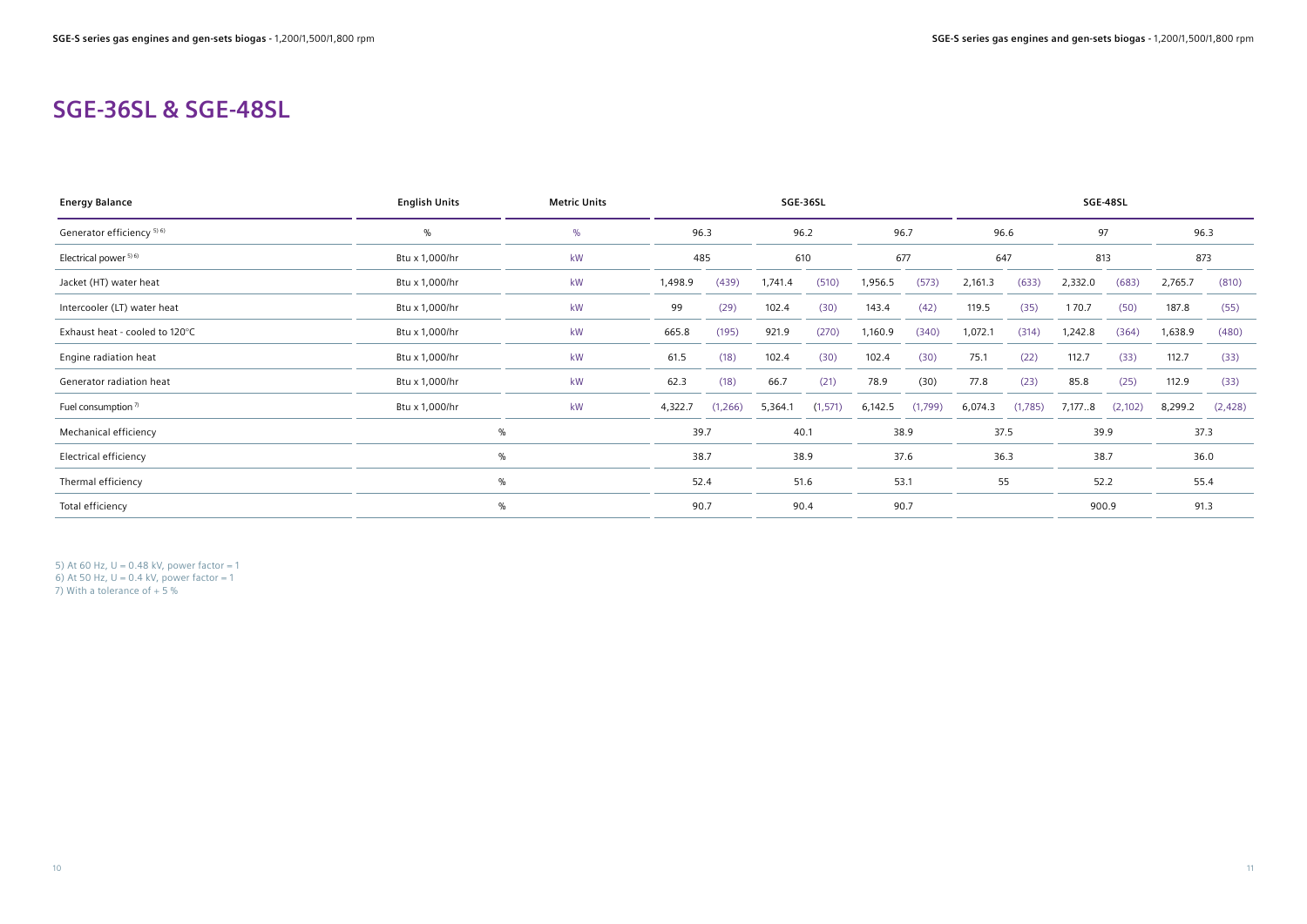| <b>System Parameters</b>                      | <b>English Units</b> | <b>Metric Units</b> | SGE-36SL                |         |         |         |         |         |         |         |         | SGE-48SL                |         |         |
|-----------------------------------------------|----------------------|---------------------|-------------------------|---------|---------|---------|---------|---------|---------|---------|---------|-------------------------|---------|---------|
| Jacket (HT) water temperature max.            | $^{\circ}$ F         | $^{\circ}C$         | 194                     | (90)    | 194     | (90)    | 194     | (90)    | 194     | (90)    | 194     | (90)                    | 194     | (90)    |
| Jacket (HT) water flow rate min/max.          | gpm                  | m3/hr               | 132/308                 | (30/70) | 154/308 | (35/70) | 176/308 | (40/70) | 194/308 | (44/70) | 207/308 | (48/70)                 | 247/308 | (56/70) |
| Intercooler stages                            |                      |                     |                         |         |         | Double  |         |         |         |         |         | Double                  |         |         |
| Intercooler (LT) coolant temperature max.     | $^{\circ}$ F         | $^{\circ}$ C        | 131                     | (55)    | 131     | (55)    | 131     | (55)    | 131     | (55)    | 131     | (55)                    | 131     | (55)    |
| Intercooler (LT) coolant flow rate min./max.  | gpm                  | m3/hr               | 66/132                  | 15/30   | 88/132  | 20/30   | 110/132 | 25/30   | 66/132  | 15/30   | 88/132  | 20/30                   | 110/132 | 25/30   |
| Exhaust manifold type                         |                      |                     | Wet                     |         |         |         |         |         |         |         |         | Wet                     |         |         |
| Exhaust temperature                           | $^{\circ}$ F         | $^{\circ}$ C        | 658                     | (348)   | 702     | (372)   | 756     | (402)   | 732     | (389)   | 714     | (379)                   | 817     | (436)   |
| Exhaust mass flow wet                         | lbs/hr               | kg/h                | 5,908                   | (2,680) | 7,363   | (3,340) | 8,311   | (3,770) | 8,047   | (3,650) | 9,700   | (4,400)                 | 10,472  | (4,750) |
| Exhaust back-pressure max.                    | psi                  | mbar                | 0.65                    | (45)    | 0.65    | (45)    | 0.65    | (45)    | 0.65    | (45)    | 0.65    | (45)                    | 0.65    | (45)    |
| Maximum pressure loss in front of air cleaner | psi                  | mbar                | 0.073                   | (5)     | 0.073   | (5)     | 0.073   | (5)     | 0.073   | (5)     | 0.073   | (5)                     | 0.073   | (5)     |
| EFuel pressure range                          | psi                  | mbar                | $0.73 - 3.48(50 - 240)$ |         |         |         |         |         |         |         |         | $0.73 - 3.48(50 - 240)$ |         |         |
| Starter battery 2x12 V, capacity required     | Ampere-hour          |                     | 280                     |         |         |         |         |         |         |         |         | 280                     |         |         |

| Emissions <sup>8)</sup> | English Units Metric Units |          | SGE-36SL |          |          | SGE-48SL |          |
|-------------------------|----------------------------|----------|----------|----------|----------|----------|----------|
| <b>NOx</b>              | g/bhp.hr                   | $\leq$ 1 | < 1.1    | $\leq$ 1 | $\leq$ 1 | < 1.1    | $\leq$ 1 |
| CO                      | g/bhp.hr                   | < 1.8    | < 1.8    | < 1.8    | < 1.8    | < 1.8    | < 1.8    |
| THC (in C1base)         | g/bhp.hr                   | < 3.5    | < 3.5    | $<$ 3.5  | < 3.5    | < 3.5    | < 3.5    |
| NMHC (in C1 base)       | g/bhp.hr<br>______         | < 0.7    | < 0.7    | < 0.7    | < 0.7    | < 0.7    | < 0.7    |

8) With a tolerance of + 5 %

## **SGE-36SL & SGE-48SL**

9) Lower emission engines are available, consult Siemens Energy Engines for performance data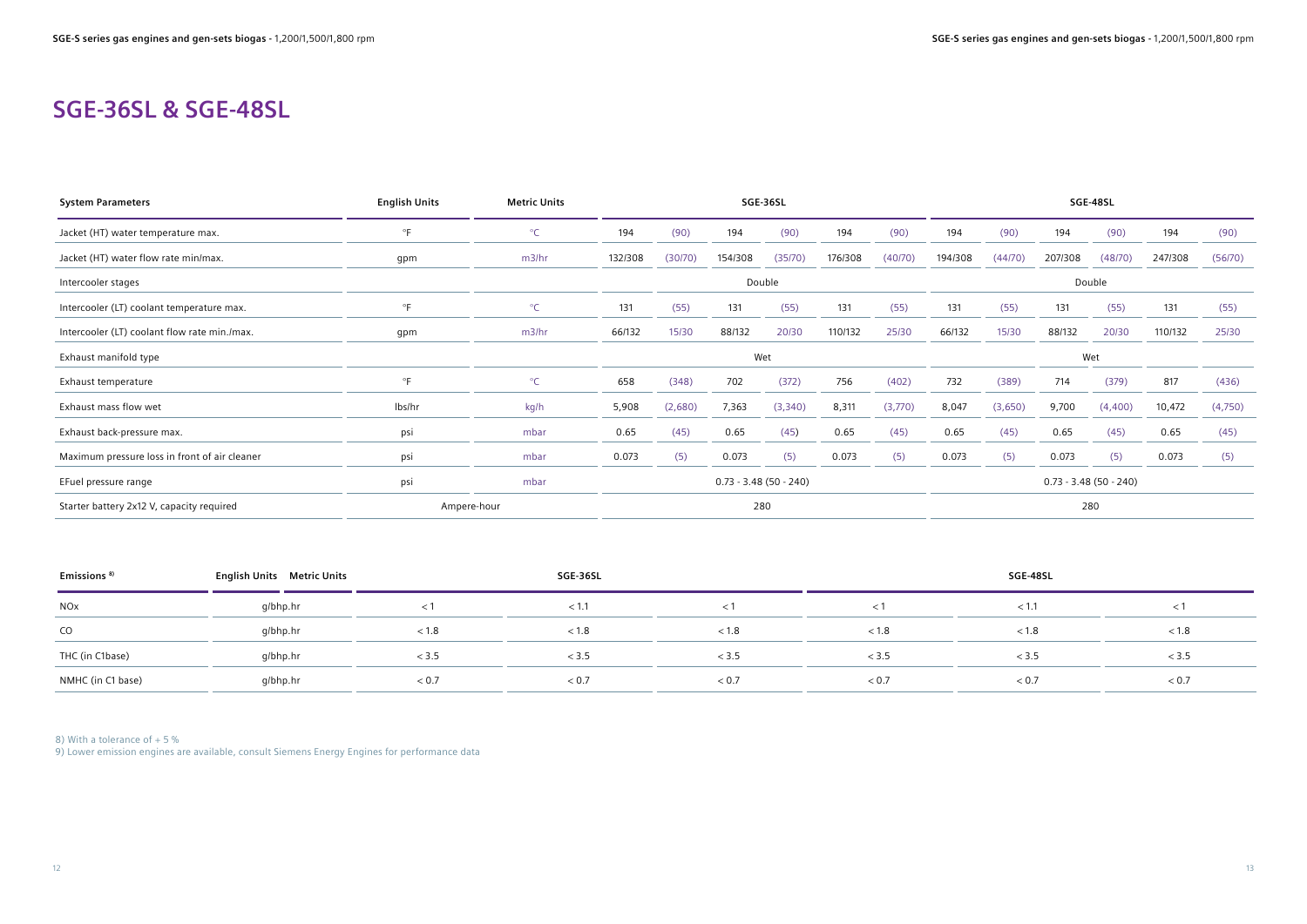### **SGE-56SL & SGE-56SM**

| Engine Parameters <sup>2)</sup>                   | <b>English Units</b> | <b>Metric Units</b> |         |          |         | SGE-56SL |         |           |         | SGE-56SM  |         |          |
|---------------------------------------------------|----------------------|---------------------|---------|----------|---------|----------|---------|-----------|---------|-----------|---------|----------|
| Speed                                             | rpm                  |                     |         | 1,200    |         | 1,500    |         | 1,800     |         | 1,500     |         | 1,800    |
| Engine power <sup>2)</sup>                        | bhp                  | kWb                 | 1,057   | (788)    | 1,321   | (985)    | 1,431   | (1,067)   | 1,415   | (1,055)   | 1,475   | (1,100)  |
| Cylinder arrangement                              |                      |                     |         |          |         | V16      |         |           |         | V16       |         |          |
| Mean effective pressure                           | psi                  | bar                 | 203     | (14.0)   | 203     | (14.0)   | 183     | (12.6)    | 217     | (15.0)    | 189     | (13.0)   |
| Bore                                              | inch                 | mm                  | 6.30    | (160)    | 6.30    | (160)    | 6.30    | (160)     | 6.30    | (160)     | 6.30    | (160)    |
| Stroke                                            | inch                 | mm                  | 6.89    | (175)    | 6.89    | (175)    | 6.89    | (175)     | 6.89    | (175)     | 6.89    | (175)    |
| Displacement                                      | cu.in                | Litres              | 3,436   | (56.3)   | 3,436   | (56.3)   | 3,436   | (56.3)    | 3,436   | (56.3)    | 3,436   | (56.3)   |
| Mean piston speed                                 | in/s                 | m/s                 | 276     | (7.0)    | 344     | (8.8)    | 413     | (10.5)    | 344     | (8.8)     | 413     | (10.5)   |
| Compression ratio                                 |                      |                     |         |          |         | 12.3:1   |         |           |         | 12.3:1    |         |          |
| Combustion air mass flow                          | lbs/hr               | kg/h                | 8422    | (3,820)  | 10251   | (4,650)  | 11773   | (5,340)   | 10869   | (4,930)   | 11464   | (5,200)  |
| Packaged ventilation air flow <sup>2)</sup>       | scfm                 | $m^3/h$             | 32466   | (55,160) | 40582   | (68,950) | 43961   | (74, 690) | 43467   | (73, 850) | 45321   | (77,000) |
| Engine coolant capacity (main/aux.) <sup>3)</sup> | gal.                 | Litres              | 53/16   | (200/60) | 53/16   | (200/60) | 53/16   | (200/60)  | 53/16   | (200/60)  | 53/16   | (200/60) |
| Lube oil capacity <sup>3)</sup>                   | gal.                 | Litres              | 72      | (272)    | 72      | (272)    | 72      | (272)     | 72      | (272)     | 72      | (272)    |
| Lube oil consumption <sup>4)</sup>                | lbs/bhp.hr           | g/kWh               | 0.00033 | (0.20)   | 0.00033 | (0.20)   | 0.00033 | (0.20)    | 0.00016 | (0.10)    | 0.00016 | (0.10)   |
|                                                   |                      |                     |         |          |         |          |         |           |         |           |         |          |

1) Reference gas (CH4 62,5%, CO2: 36 AND N2: 1,5%) for other biogas qualities consult Siemens Energy Engines

2) Engine performance data acc. to ISO 3046/1

3) Assumes intake air flow at delta  $T = 5^{\circ}$ C including combustion air

4) Not Including pipes and heat exchangers

5) Mean lube oil consumption between maintenance steps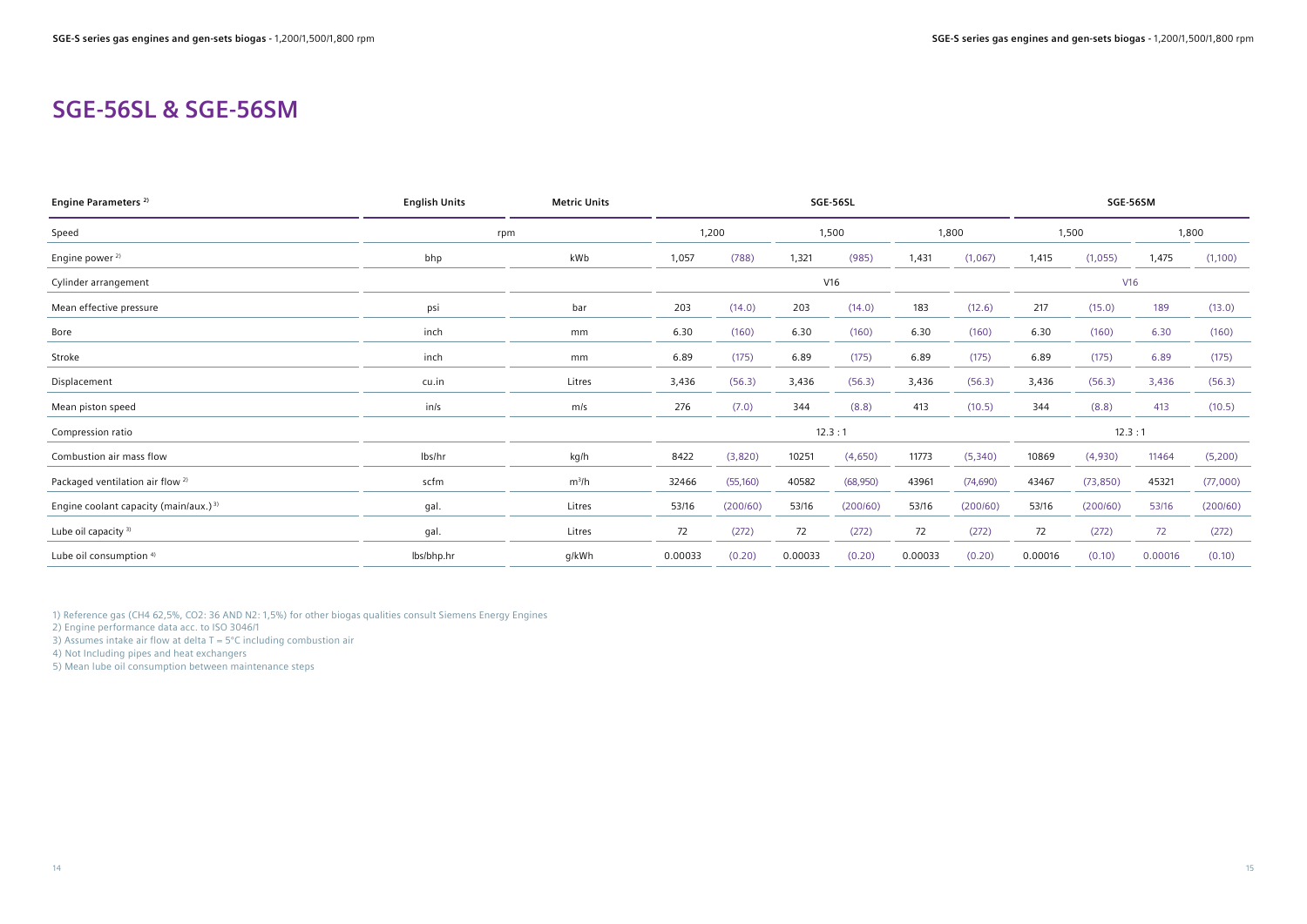## **SGE-56SL & SGE-56SM**

| <b>Energy Balance</b>                 | <b>English Units</b> | <b>Metric Units</b> |         |          |         | SGE-56SL |         |         |         | SGE-56SM |         |         |
|---------------------------------------|----------------------|---------------------|---------|----------|---------|----------|---------|---------|---------|----------|---------|---------|
| Generator efficiency <sup>5) 6)</sup> | $\frac{0}{0}$        | $\frac{0}{0}$       |         | 96.8     |         | 97.2     |         | 96.3    |         | 97.2     |         | 96.9    |
| Electrical power <sup>5) 6)</sup>     | Btu x 1,000/hr       | kW                  |         | 763      |         | 957      |         | 1,028   |         | 1025     |         | 1066    |
| Jacket (HT) water heat                | Btu x 1,000/hr       | kW                  | 2287.7  | (670)    | 2,748.6 | (805)    | 3062.7  | (897)   | 2093.0  | (613)    | 2284.2  | (669)   |
| Intercooler (LT) water heat           | Btu x 1,000/hr       | kW                  | 143.4   | (42)     | 181.0   | (53)     | 187.8   | (55)    | 225.4   | (66)     | 266.3   | (78)    |
| Exhaust heat - cooled to 120°C        | Btu x 1,000/hr       | kW                  | 1072.1  | (314)    | 1,464.8 | (429)    | 2007.7  | (588)   | 2,222.8 | (651)    | 2,550.6 | (747)   |
| Engine radiation heat                 | Btu x 1,000/hr       | kW                  | 112.7   | (33)     | 126.3   | (37)     | 129.7   | (38)    | 177.5   | (52)     | 187.8   | (55)    |
| Generator radiation heat              | Btu x 1,000/hr       | kW                  | 86.1    | (25)     | 94.2    | (28)     | 134.8   | (39)    | 100.9   | (30)     | 116.4   | (34)    |
| Fuel consumption <sup>7)</sup>        | Btu x 1,000/hr       | kW                  | 6,740.1 | (1, 974) | 8,413.1 | (2, 464) | 9,638.9 | (2,823) | 8,880.9 | (2,601)  | 9,635.5 | (2,822) |
| Mechanical efficiency                 | $\%$                 |                     |         | 39.9     |         | 40.0     |         | 37.8    |         | 40.6     |         | 39.0    |
| Electrical efficiency                 | $\%$                 |                     |         | 38.6     |         | 38.9     |         | 36.4    |         | 39.4     |         | 37.8    |
| Thermal efficiency                    | $\%$                 |                     |         | 52.0     |         | 52.2     |         | 54.6    |         | 51.1     |         | 52.9    |
| Total efficiency                      | $\%$                 |                     |         | 90.6     |         | 91.1     |         | 91.1    |         | 90.6     |         | 90.7    |
|                                       |                      |                     |         |          |         |          |         |         |         |          |         |         |

5) At 60 Hz,  $U = 0.48$  kV, power factor = 1 6) At 50 Hz,  $U = 0.4$  kV, power factor = 1 7) With a tolerance of  $+5%$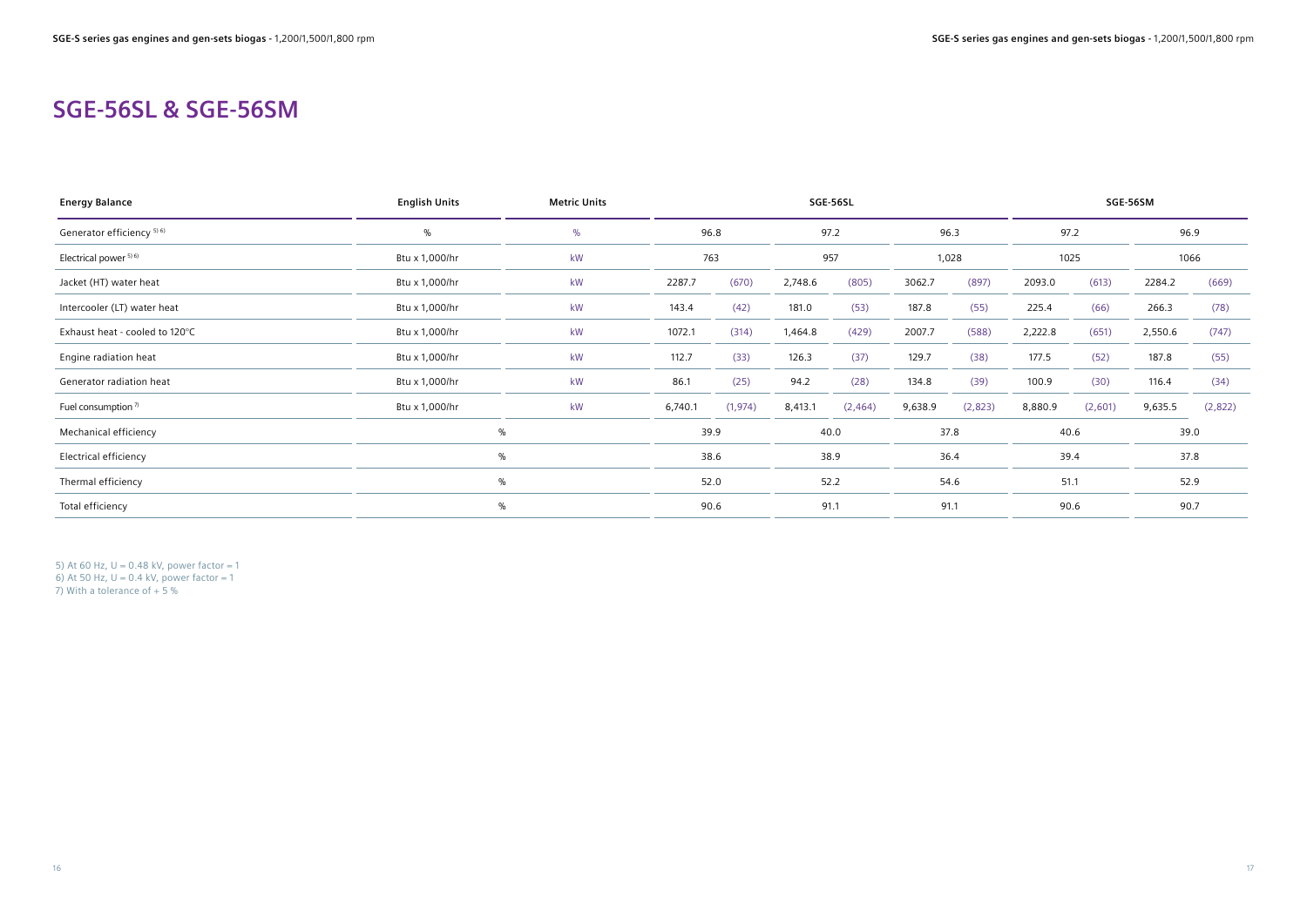| <b>System Parameters</b>                      | <b>English Units</b> | <b>Metric Units</b> |                         |         |         | SGE-56SL |         |         |         |         | SGE-56SM                |         |
|-----------------------------------------------|----------------------|---------------------|-------------------------|---------|---------|----------|---------|---------|---------|---------|-------------------------|---------|
| Jacket (HT) water temperature max.            | $\circ$ F            | $^{\circ}C$         | 194                     | (90)    | 194     | (90)     | 194     | (90)    | 194     | (90)    | 194                     | (90)    |
| Jacket (HT) water flow rate min/max.          | gpm                  | m3/hr               | 207/308                 | (46/70) | 247/308 | (56/70)  | 273/308 | (62/70) | 189/308 | (43/70) | 203/308                 | (46/70) |
| Intercooler stages                            |                      |                     |                         |         |         | Double   |         |         |         |         | Double                  |         |
| Intercooler (LT) coolant temperature max.     | $\circ$ F            | $\rm ^{\circ}C$     | 131                     | (55)    | 131     | (55)     | 131     | (55)    | 131     | (55)    | 131                     | (55)    |
| Intercooler (LT) coolant flow rate min./max.  | gpm                  | m3/hr               | 66/132                  | 15/30   | 88/132  | 20/30    | 110/132 | 25/30   | 88/132  | 25/30   | 110/132                 | 25/30   |
| Exhaust manifold type                         |                      |                     | Wet                     |         |         |          |         |         |         | Dry     |                         |         |
| Exhaust temperature                           | $\circ$ F            | $\rm ^{\circ}C$     | 671                     | (355)   | 721     | (383)    | 813     | (434)   | 927     | (497)   | 984                     | (529)   |
| Exhaust mass flow wet                         | lbs/hr               | kg/h                | 9215                    | (4,180) | 11,244  | (5,100)  | 12,919  | (5,860) | 11,905  | (5,400) | 12,588                  | (5,710) |
| Exhaust back-pressure max.                    | psi                  | mbar                | 0.65                    | (45)    | 0.65    | (45)     | 0.65    | (45)    | 0.65    | (45)    | 0.65                    | (45)    |
| Maximum pressure loss in front of air cleaner | psi                  | mbar                | 0.073                   | (5)     | 0.073   | (5)      | 0.073   | (5)     | 0.073   | (5)     | 0.073                   | (5)     |
| EFuel pressure range                          | psi                  | mbar                | $0.73 - 3.48(50 - 240)$ |         |         |          |         |         |         |         | $0.73 - 3.48(50 - 240)$ |         |
| Starter battery 2x12 V, capacity required     |                      | Ampere-hour         |                         |         |         | 280      |         |         |         | 280     |                         |         |

| Emissions <sup>8)</sup> | <b>English Units</b><br><b>Metric Units</b> |          | SGE-56SL |          |       | SGE-56SM |
|-------------------------|---------------------------------------------|----------|----------|----------|-------|----------|
| <b>NOx</b>              | g/bhp.hr                                    | $\leq$ 1 | < 1.1    | $\leq$ 1 | < 1.1 | $\leq$ 1 |
| CO                      | g/bhp.hr                                    | < 1.8    | < 1.8    | < 1.8    | < 2.2 | < 2.2    |
| THC (in C1base)         | g/bhp.hr                                    | < 3.5    | < 3.5    | < 3.5    | < 3.5 | < 3.5    |
| NMHC (in C1 base)       | g/bhp.hr                                    | < 0.7    | < 0.7    | < 0.7    | < 0.7 | < 0.7    |

# **SGE-56SL & SGE-56SM**

9) Lower emission engines are available, consult Siemens Energy Engines for performance data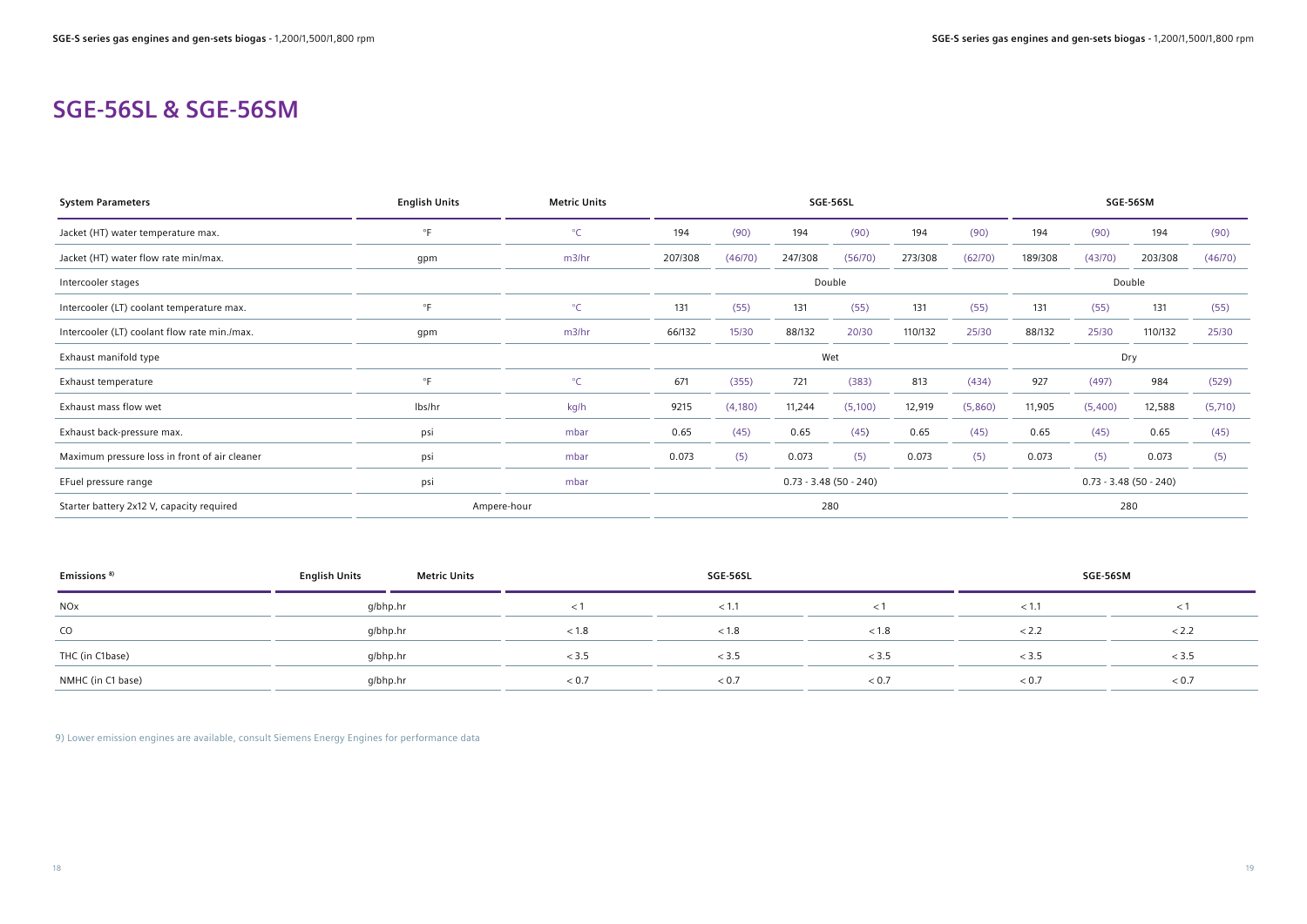| <b>Engine Dimensions</b> | <b>English Units</b> | <b>Metric Units</b> | SGE-24HM |          | SGE-42HM |          | SGE-56HM |          |
|--------------------------|----------------------|---------------------|----------|----------|----------|----------|----------|----------|
| Width                    |                      | mm                  | 81.8     | (2,079)  | 84.8     | (2, 155) | 84.2     | (2, 141) |
| Length                   |                      | mm                  | 126.9    | (3,223)  | 140.6    | (3, 571) | 159.1    | (4,041)  |
| Height                   |                      | mm                  | 62.6     | (1, 590) | 85.8     | (2, 181) | 87.3     | (2,217)  |
| Dry weight               |                      |                     | 9,259    | (4,200)  | 13,779   | (6,250)  | 16,535   | (7,500)  |

# **Dimensions and other data**

| <b>Genset Dimensions</b> | <b>English Units</b> | <b>Metric Units</b> | SGE-24HM |         | SGE-42HM |           | SGE-56HM |           |
|--------------------------|----------------------|---------------------|----------|---------|----------|-----------|----------|-----------|
| Width                    | In.                  | mm                  | 81.8     | (2,079) | 84.8     | (2155)    | 84.2     | (2, 141)  |
| Length                   | In.                  | mm                  | 155.5    | (3,952) | 191.5    | (4865)    | 218.3    | (5,545)   |
| Height                   | ın.                  | mm                  | 68.4     | (1,738) | 93.4     | (2373)    | 91.3     | (2,319)   |
| Dry weight               |                      |                     | 13,735   | (6.230) | 23,667   | (10, 735) | 26,896   | (12, 200) |

### **Noise emissions\***

| Engine Noise dB(A) | HZ (Frec. Band) | SGE-24HM |       | SGE-42HM | SGE-56HM |       |       |       |
|--------------------|-----------------|----------|-------|----------|----------|-------|-------|-------|
|                    |                 | 1,500    | 1,800 | 1,500    | 1,800    | 1,200 | 1,500 | 1,800 |
|                    | 125             | 73       | 67    | 71       | $\sim$   | 71    | 73    | 70    |
|                    | 250             | 83       | 77    | 81       | 74       | 77    | 83    | 84    |
|                    | 500             | 85       | 80    | 84       | 88       | 79    | 85    | 82    |
|                    | 1,000           | 88       | 88    | 87       | 83       | 81    | 88    | 86    |
|                    | 2,000           | 92       | 91    | 90       | 90       | 88    | 92    | 92    |
|                    | 4,000           | 89       | 87    | 89       | 87       | 83    | 89    | 88    |
|                    | LpA, å dB(A)    | 96       | 94    | 94       | 94       | 90    | 96    | 95    |
|                    |                 |          |       |          |          |       |       |       |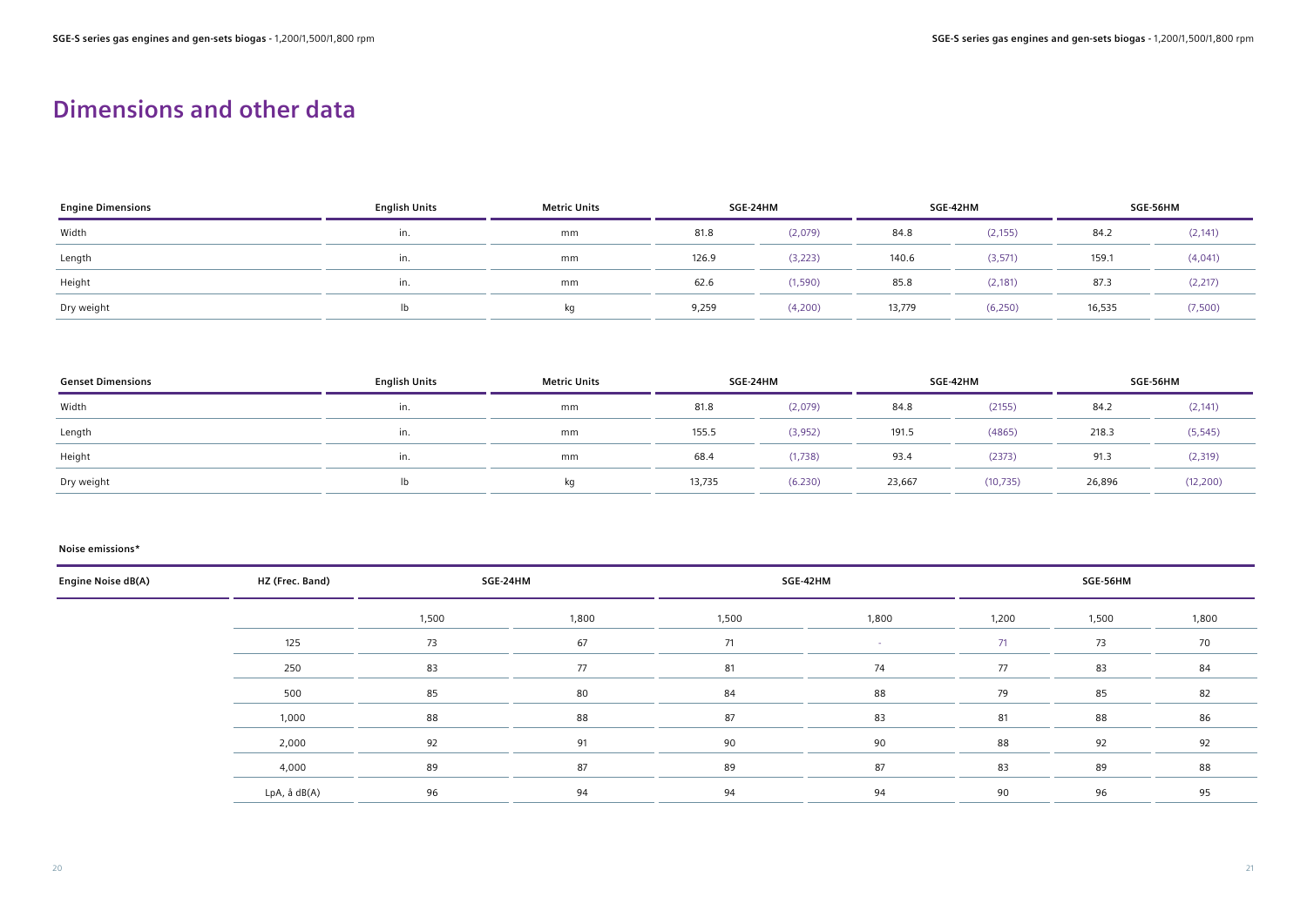### **Noise emissions\***

**Notes:** Data obtained according to ISO 9614-2 • Data obtained @ 1 m from engine according to UNE-EN ISO-11203:1996 Maximum data standard deviations =  $\pm$  4 dB(A)

| <b>Engine Noise dB(A)</b> | HZ           | SGE-24HM |     | SGE-42HM | SGE-56HM |     |     |     |
|---------------------------|--------------|----------|-----|----------|----------|-----|-----|-----|
|                           | 63           | 100      | 102 | 105      | 106      | 99  | 102 | 103 |
|                           | 125          | 121      | 131 | 119      | 109      | 109 | 122 | 125 |
|                           | 250          | 129      | 133 | 129      | 133      | 115 | 128 | 136 |
|                           | 500          | 116      | 122 | 116      | 123      | 116 | 122 | 127 |
|                           | 1,000        | 116      | 119 | 115      | 117      | 114 | 119 | 121 |
|                           | 2,000        | 115      | 117 | 113      | 114      | 114 | 117 | 117 |
|                           | 4,000        | 112      | 110 | 111      | 111      | 116 | 112 | 113 |
|                           | LpA, å dB(A) | 130      | 136 | 130      | 135      | 122 | 130 | 137 |

### **Dimensions and other data**